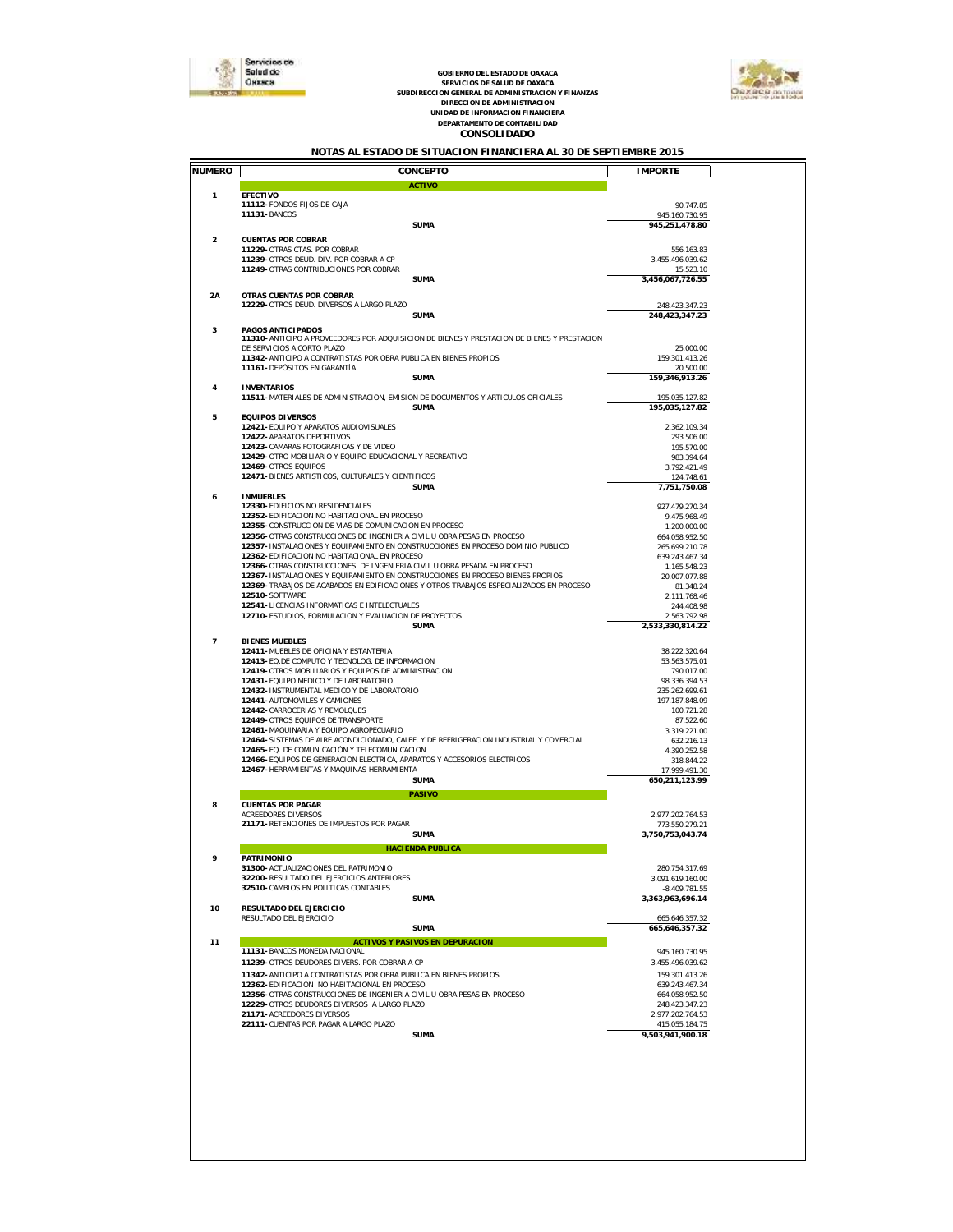

*CONSOLIDADO DEPARTAMENTO DE CONTABILIDAD GOBIERNO DEL ESTADO DE OAXACA SERVICIOS DE SALUD DE OAXACA SUBDIRECCION GENERAL DE ADMINISTRACION Y FINANZAS DIRECCION DE ADMINISTRACION UNIDAD DE INFORMACION FINANCIERA*



*ESTADO DE SITUACION FINANCIERA AL 30 DE SEPTIEMBRE 2015*

| <b>ACTIVO</b><br><b>PASIVO</b><br><b>CIRCULANTE</b><br>CORTO PLAZO<br>945,251,478.80 -1/-11/<br>3,750,753,043.74 _8/<br>EFECTIVO<br><b>CUENTAS POR PAGAR</b><br>3,456,067,726.55 _2/_11/<br><b>CUENTAS POR COBRAR</b><br>195,035,127.82 _4/<br><b>LARGO PLAZO</b><br><b>INVENTARIOS</b><br>DEUDAS POR ADQ.DE BIENES Y SERV.POR<br>PAGAR A LARGO PLAZO<br>415,055,184.75 _11/<br><b>SUMA CIRCULANTE</b><br>4.596.354.333.17<br><b>TOTAL PASIVO</b><br>4,165,808,228.49<br><b>HACIENDA PUBLICA</b><br>NO CIRCULANTE<br>248,423,347.23 _2A/<br>OTROS DEUD.DIVERS. A LARGO PLAZO<br>159,346,913.26 _3/_11/<br>PAGOS ANTICIPADOS<br>407.770.260.49<br><b>BIENES MUEBLES</b><br>PATRIMONIO<br>38,222,320.64<br>3,363,963,696.14 _9/<br>MUEBLES DE OFICINA Y ESTANTERIA<br>PATRIMONIO<br>790,017.00<br>OTROS MOBILIARIOS Y EQUIPOS DE ADMINISTRACION<br>53,563,575.01<br>EQ.DE COMPUTO Y TECNOLOG. DE INFORMACION<br>4,390,252.58<br>EQ. DE COMUNICACIÓN Y TELECOMUNICACION<br>RESULTADO DEL EJERCICIO<br>17,999,491.30<br>HERRAMIENTAS Y MAQUINAS-HERRAMIENTA<br>197, 187, 848.09<br>665,646,357.32 10/<br>AUTOMOVILES Y CAMIONES<br>RESULTADO DEL EJERCICIO<br>100,721.28<br>CORROCERIAS Y REMOLQUES<br>3,319,221.00<br>MAQUINARIA Y EQUIPO AGROPECUARIO<br>98,336,394.53<br>EQUIPO MEDICO Y DE LABORATORIO<br>235,262,699.61<br>TOTAL HACIENDA PUBLICA<br>4.029.610.053.46<br>INSTRUMENTAL MEDICO Y DE LABORATORIO<br>87,522.60<br>OTROS EQUIPOS DE TRANSPORTE<br>SISTEMAS DE AIRE ACONDICIONADO, CALEFACCION Y DE<br>REFRIGERACION INDUSTRIAL Y COMERCIAL<br>632.216.13<br>EQUIPOS DE GENERACION ELECTRICA. APARATOS Y<br>318,844.22 7/<br><b>ACCESORIOS ELECTRICOS</b><br>7,751,750.08 _5/<br><b>EQUIPOS DIVERSOS</b><br>657.962.874.07<br><b>BIENES INMUEBLES</b><br>2,533,330,814.22 6/ 11/<br><b>INMUEBLES</b><br>2.533.330.814.22<br>SUMA NO CIRCULANTE<br>3,599,063,948.78<br>TOTAL ACTIVO<br>8,195,418,281.95<br>TOTAL PASIVO Y HACIENDA PUBLICA<br>8,195,418,281.95<br><b>NOTAS</b> |  |  |  |  |  |  |
|------------------------------------------------------------------------------------------------------------------------------------------------------------------------------------------------------------------------------------------------------------------------------------------------------------------------------------------------------------------------------------------------------------------------------------------------------------------------------------------------------------------------------------------------------------------------------------------------------------------------------------------------------------------------------------------------------------------------------------------------------------------------------------------------------------------------------------------------------------------------------------------------------------------------------------------------------------------------------------------------------------------------------------------------------------------------------------------------------------------------------------------------------------------------------------------------------------------------------------------------------------------------------------------------------------------------------------------------------------------------------------------------------------------------------------------------------------------------------------------------------------------------------------------------------------------------------------------------------------------------------------------------------------------------------------------------------------------------------------------------------------------------------------------------------------------------------------------------------------------------------------------------------------------------------------------------------------------------------------------|--|--|--|--|--|--|
|                                                                                                                                                                                                                                                                                                                                                                                                                                                                                                                                                                                                                                                                                                                                                                                                                                                                                                                                                                                                                                                                                                                                                                                                                                                                                                                                                                                                                                                                                                                                                                                                                                                                                                                                                                                                                                                                                                                                                                                          |  |  |  |  |  |  |
|                                                                                                                                                                                                                                                                                                                                                                                                                                                                                                                                                                                                                                                                                                                                                                                                                                                                                                                                                                                                                                                                                                                                                                                                                                                                                                                                                                                                                                                                                                                                                                                                                                                                                                                                                                                                                                                                                                                                                                                          |  |  |  |  |  |  |
|                                                                                                                                                                                                                                                                                                                                                                                                                                                                                                                                                                                                                                                                                                                                                                                                                                                                                                                                                                                                                                                                                                                                                                                                                                                                                                                                                                                                                                                                                                                                                                                                                                                                                                                                                                                                                                                                                                                                                                                          |  |  |  |  |  |  |
|                                                                                                                                                                                                                                                                                                                                                                                                                                                                                                                                                                                                                                                                                                                                                                                                                                                                                                                                                                                                                                                                                                                                                                                                                                                                                                                                                                                                                                                                                                                                                                                                                                                                                                                                                                                                                                                                                                                                                                                          |  |  |  |  |  |  |
|                                                                                                                                                                                                                                                                                                                                                                                                                                                                                                                                                                                                                                                                                                                                                                                                                                                                                                                                                                                                                                                                                                                                                                                                                                                                                                                                                                                                                                                                                                                                                                                                                                                                                                                                                                                                                                                                                                                                                                                          |  |  |  |  |  |  |
|                                                                                                                                                                                                                                                                                                                                                                                                                                                                                                                                                                                                                                                                                                                                                                                                                                                                                                                                                                                                                                                                                                                                                                                                                                                                                                                                                                                                                                                                                                                                                                                                                                                                                                                                                                                                                                                                                                                                                                                          |  |  |  |  |  |  |
|                                                                                                                                                                                                                                                                                                                                                                                                                                                                                                                                                                                                                                                                                                                                                                                                                                                                                                                                                                                                                                                                                                                                                                                                                                                                                                                                                                                                                                                                                                                                                                                                                                                                                                                                                                                                                                                                                                                                                                                          |  |  |  |  |  |  |
|                                                                                                                                                                                                                                                                                                                                                                                                                                                                                                                                                                                                                                                                                                                                                                                                                                                                                                                                                                                                                                                                                                                                                                                                                                                                                                                                                                                                                                                                                                                                                                                                                                                                                                                                                                                                                                                                                                                                                                                          |  |  |  |  |  |  |
|                                                                                                                                                                                                                                                                                                                                                                                                                                                                                                                                                                                                                                                                                                                                                                                                                                                                                                                                                                                                                                                                                                                                                                                                                                                                                                                                                                                                                                                                                                                                                                                                                                                                                                                                                                                                                                                                                                                                                                                          |  |  |  |  |  |  |
|                                                                                                                                                                                                                                                                                                                                                                                                                                                                                                                                                                                                                                                                                                                                                                                                                                                                                                                                                                                                                                                                                                                                                                                                                                                                                                                                                                                                                                                                                                                                                                                                                                                                                                                                                                                                                                                                                                                                                                                          |  |  |  |  |  |  |
|                                                                                                                                                                                                                                                                                                                                                                                                                                                                                                                                                                                                                                                                                                                                                                                                                                                                                                                                                                                                                                                                                                                                                                                                                                                                                                                                                                                                                                                                                                                                                                                                                                                                                                                                                                                                                                                                                                                                                                                          |  |  |  |  |  |  |
|                                                                                                                                                                                                                                                                                                                                                                                                                                                                                                                                                                                                                                                                                                                                                                                                                                                                                                                                                                                                                                                                                                                                                                                                                                                                                                                                                                                                                                                                                                                                                                                                                                                                                                                                                                                                                                                                                                                                                                                          |  |  |  |  |  |  |
|                                                                                                                                                                                                                                                                                                                                                                                                                                                                                                                                                                                                                                                                                                                                                                                                                                                                                                                                                                                                                                                                                                                                                                                                                                                                                                                                                                                                                                                                                                                                                                                                                                                                                                                                                                                                                                                                                                                                                                                          |  |  |  |  |  |  |
|                                                                                                                                                                                                                                                                                                                                                                                                                                                                                                                                                                                                                                                                                                                                                                                                                                                                                                                                                                                                                                                                                                                                                                                                                                                                                                                                                                                                                                                                                                                                                                                                                                                                                                                                                                                                                                                                                                                                                                                          |  |  |  |  |  |  |
|                                                                                                                                                                                                                                                                                                                                                                                                                                                                                                                                                                                                                                                                                                                                                                                                                                                                                                                                                                                                                                                                                                                                                                                                                                                                                                                                                                                                                                                                                                                                                                                                                                                                                                                                                                                                                                                                                                                                                                                          |  |  |  |  |  |  |
|                                                                                                                                                                                                                                                                                                                                                                                                                                                                                                                                                                                                                                                                                                                                                                                                                                                                                                                                                                                                                                                                                                                                                                                                                                                                                                                                                                                                                                                                                                                                                                                                                                                                                                                                                                                                                                                                                                                                                                                          |  |  |  |  |  |  |
|                                                                                                                                                                                                                                                                                                                                                                                                                                                                                                                                                                                                                                                                                                                                                                                                                                                                                                                                                                                                                                                                                                                                                                                                                                                                                                                                                                                                                                                                                                                                                                                                                                                                                                                                                                                                                                                                                                                                                                                          |  |  |  |  |  |  |
|                                                                                                                                                                                                                                                                                                                                                                                                                                                                                                                                                                                                                                                                                                                                                                                                                                                                                                                                                                                                                                                                                                                                                                                                                                                                                                                                                                                                                                                                                                                                                                                                                                                                                                                                                                                                                                                                                                                                                                                          |  |  |  |  |  |  |
|                                                                                                                                                                                                                                                                                                                                                                                                                                                                                                                                                                                                                                                                                                                                                                                                                                                                                                                                                                                                                                                                                                                                                                                                                                                                                                                                                                                                                                                                                                                                                                                                                                                                                                                                                                                                                                                                                                                                                                                          |  |  |  |  |  |  |
|                                                                                                                                                                                                                                                                                                                                                                                                                                                                                                                                                                                                                                                                                                                                                                                                                                                                                                                                                                                                                                                                                                                                                                                                                                                                                                                                                                                                                                                                                                                                                                                                                                                                                                                                                                                                                                                                                                                                                                                          |  |  |  |  |  |  |
|                                                                                                                                                                                                                                                                                                                                                                                                                                                                                                                                                                                                                                                                                                                                                                                                                                                                                                                                                                                                                                                                                                                                                                                                                                                                                                                                                                                                                                                                                                                                                                                                                                                                                                                                                                                                                                                                                                                                                                                          |  |  |  |  |  |  |
|                                                                                                                                                                                                                                                                                                                                                                                                                                                                                                                                                                                                                                                                                                                                                                                                                                                                                                                                                                                                                                                                                                                                                                                                                                                                                                                                                                                                                                                                                                                                                                                                                                                                                                                                                                                                                                                                                                                                                                                          |  |  |  |  |  |  |
|                                                                                                                                                                                                                                                                                                                                                                                                                                                                                                                                                                                                                                                                                                                                                                                                                                                                                                                                                                                                                                                                                                                                                                                                                                                                                                                                                                                                                                                                                                                                                                                                                                                                                                                                                                                                                                                                                                                                                                                          |  |  |  |  |  |  |
|                                                                                                                                                                                                                                                                                                                                                                                                                                                                                                                                                                                                                                                                                                                                                                                                                                                                                                                                                                                                                                                                                                                                                                                                                                                                                                                                                                                                                                                                                                                                                                                                                                                                                                                                                                                                                                                                                                                                                                                          |  |  |  |  |  |  |
|                                                                                                                                                                                                                                                                                                                                                                                                                                                                                                                                                                                                                                                                                                                                                                                                                                                                                                                                                                                                                                                                                                                                                                                                                                                                                                                                                                                                                                                                                                                                                                                                                                                                                                                                                                                                                                                                                                                                                                                          |  |  |  |  |  |  |
|                                                                                                                                                                                                                                                                                                                                                                                                                                                                                                                                                                                                                                                                                                                                                                                                                                                                                                                                                                                                                                                                                                                                                                                                                                                                                                                                                                                                                                                                                                                                                                                                                                                                                                                                                                                                                                                                                                                                                                                          |  |  |  |  |  |  |
|                                                                                                                                                                                                                                                                                                                                                                                                                                                                                                                                                                                                                                                                                                                                                                                                                                                                                                                                                                                                                                                                                                                                                                                                                                                                                                                                                                                                                                                                                                                                                                                                                                                                                                                                                                                                                                                                                                                                                                                          |  |  |  |  |  |  |
|                                                                                                                                                                                                                                                                                                                                                                                                                                                                                                                                                                                                                                                                                                                                                                                                                                                                                                                                                                                                                                                                                                                                                                                                                                                                                                                                                                                                                                                                                                                                                                                                                                                                                                                                                                                                                                                                                                                                                                                          |  |  |  |  |  |  |
|                                                                                                                                                                                                                                                                                                                                                                                                                                                                                                                                                                                                                                                                                                                                                                                                                                                                                                                                                                                                                                                                                                                                                                                                                                                                                                                                                                                                                                                                                                                                                                                                                                                                                                                                                                                                                                                                                                                                                                                          |  |  |  |  |  |  |
|                                                                                                                                                                                                                                                                                                                                                                                                                                                                                                                                                                                                                                                                                                                                                                                                                                                                                                                                                                                                                                                                                                                                                                                                                                                                                                                                                                                                                                                                                                                                                                                                                                                                                                                                                                                                                                                                                                                                                                                          |  |  |  |  |  |  |
|                                                                                                                                                                                                                                                                                                                                                                                                                                                                                                                                                                                                                                                                                                                                                                                                                                                                                                                                                                                                                                                                                                                                                                                                                                                                                                                                                                                                                                                                                                                                                                                                                                                                                                                                                                                                                                                                                                                                                                                          |  |  |  |  |  |  |
|                                                                                                                                                                                                                                                                                                                                                                                                                                                                                                                                                                                                                                                                                                                                                                                                                                                                                                                                                                                                                                                                                                                                                                                                                                                                                                                                                                                                                                                                                                                                                                                                                                                                                                                                                                                                                                                                                                                                                                                          |  |  |  |  |  |  |
|                                                                                                                                                                                                                                                                                                                                                                                                                                                                                                                                                                                                                                                                                                                                                                                                                                                                                                                                                                                                                                                                                                                                                                                                                                                                                                                                                                                                                                                                                                                                                                                                                                                                                                                                                                                                                                                                                                                                                                                          |  |  |  |  |  |  |
|                                                                                                                                                                                                                                                                                                                                                                                                                                                                                                                                                                                                                                                                                                                                                                                                                                                                                                                                                                                                                                                                                                                                                                                                                                                                                                                                                                                                                                                                                                                                                                                                                                                                                                                                                                                                                                                                                                                                                                                          |  |  |  |  |  |  |
|                                                                                                                                                                                                                                                                                                                                                                                                                                                                                                                                                                                                                                                                                                                                                                                                                                                                                                                                                                                                                                                                                                                                                                                                                                                                                                                                                                                                                                                                                                                                                                                                                                                                                                                                                                                                                                                                                                                                                                                          |  |  |  |  |  |  |
|                                                                                                                                                                                                                                                                                                                                                                                                                                                                                                                                                                                                                                                                                                                                                                                                                                                                                                                                                                                                                                                                                                                                                                                                                                                                                                                                                                                                                                                                                                                                                                                                                                                                                                                                                                                                                                                                                                                                                                                          |  |  |  |  |  |  |
|                                                                                                                                                                                                                                                                                                                                                                                                                                                                                                                                                                                                                                                                                                                                                                                                                                                                                                                                                                                                                                                                                                                                                                                                                                                                                                                                                                                                                                                                                                                                                                                                                                                                                                                                                                                                                                                                                                                                                                                          |  |  |  |  |  |  |
|                                                                                                                                                                                                                                                                                                                                                                                                                                                                                                                                                                                                                                                                                                                                                                                                                                                                                                                                                                                                                                                                                                                                                                                                                                                                                                                                                                                                                                                                                                                                                                                                                                                                                                                                                                                                                                                                                                                                                                                          |  |  |  |  |  |  |
|                                                                                                                                                                                                                                                                                                                                                                                                                                                                                                                                                                                                                                                                                                                                                                                                                                                                                                                                                                                                                                                                                                                                                                                                                                                                                                                                                                                                                                                                                                                                                                                                                                                                                                                                                                                                                                                                                                                                                                                          |  |  |  |  |  |  |
|                                                                                                                                                                                                                                                                                                                                                                                                                                                                                                                                                                                                                                                                                                                                                                                                                                                                                                                                                                                                                                                                                                                                                                                                                                                                                                                                                                                                                                                                                                                                                                                                                                                                                                                                                                                                                                                                                                                                                                                          |  |  |  |  |  |  |
|                                                                                                                                                                                                                                                                                                                                                                                                                                                                                                                                                                                                                                                                                                                                                                                                                                                                                                                                                                                                                                                                                                                                                                                                                                                                                                                                                                                                                                                                                                                                                                                                                                                                                                                                                                                                                                                                                                                                                                                          |  |  |  |  |  |  |
| 1/ CORRESPONDE A LAS CUENTAS DE FONDOS FIJOS DE CAJA Y BANCOS.                                                                                                                                                                                                                                                                                                                                                                                                                                                                                                                                                                                                                                                                                                                                                                                                                                                                                                                                                                                                                                                                                                                                                                                                                                                                                                                                                                                                                                                                                                                                                                                                                                                                                                                                                                                                                                                                                                                           |  |  |  |  |  |  |
| _2/ CORRESPONDE A LAS CUENTAS DE OTROS DEUDORES DIVERSOS POR COBRAR A CP, OTRAS CONTRIBUCIONES POR PAGAR Y OTROS DEUDORES DIVERSOS A LP.                                                                                                                                                                                                                                                                                                                                                                                                                                                                                                                                                                                                                                                                                                                                                                                                                                                                                                                                                                                                                                                                                                                                                                                                                                                                                                                                                                                                                                                                                                                                                                                                                                                                                                                                                                                                                                                 |  |  |  |  |  |  |
| _3/ CORRESPONDE A LAS CUENTAS DE ANTICIPO A CONTRATISTAS Y DEPÓSITOS EN GARANTÍA                                                                                                                                                                                                                                                                                                                                                                                                                                                                                                                                                                                                                                                                                                                                                                                                                                                                                                                                                                                                                                                                                                                                                                                                                                                                                                                                                                                                                                                                                                                                                                                                                                                                                                                                                                                                                                                                                                         |  |  |  |  |  |  |
| _4/ CORRESPONDE A LA CUENTA DE ALMACENES                                                                                                                                                                                                                                                                                                                                                                                                                                                                                                                                                                                                                                                                                                                                                                                                                                                                                                                                                                                                                                                                                                                                                                                                                                                                                                                                                                                                                                                                                                                                                                                                                                                                                                                                                                                                                                                                                                                                                 |  |  |  |  |  |  |
| _5/ CORRESPONDE A LAS CUENTAS DE EQUIPO DEPORTIVO, EQUIPO AUDIOVISUAL, COLECCIONES CIENTÍFICAS, ARTÍSTICAS Y LITERARIAS Y MOBILIARIO Y EQUIPO DE COCINA                                                                                                                                                                                                                                                                                                                                                                                                                                                                                                                                                                                                                                                                                                                                                                                                                                                                                                                                                                                                                                                                                                                                                                                                                                                                                                                                                                                                                                                                                                                                                                                                                                                                                                                                                                                                                                  |  |  |  |  |  |  |
| 6/ CORRESPONDE A LAS CUENTAS DE EDIFICIOS NO RESIDENCIALES, EDIFICACION NO HABITACIONAL EN PROCESO_                                                                                                                                                                                                                                                                                                                                                                                                                                                                                                                                                                                                                                                                                                                                                                                                                                                                                                                                                                                                                                                                                                                                                                                                                                                                                                                                                                                                                                                                                                                                                                                                                                                                                                                                                                                                                                                                                      |  |  |  |  |  |  |
| 7/ CORRESPONDE A LAS CUENTAS DE BIENES MUEBLES                                                                                                                                                                                                                                                                                                                                                                                                                                                                                                                                                                                                                                                                                                                                                                                                                                                                                                                                                                                                                                                                                                                                                                                                                                                                                                                                                                                                                                                                                                                                                                                                                                                                                                                                                                                                                                                                                                                                           |  |  |  |  |  |  |
|                                                                                                                                                                                                                                                                                                                                                                                                                                                                                                                                                                                                                                                                                                                                                                                                                                                                                                                                                                                                                                                                                                                                                                                                                                                                                                                                                                                                                                                                                                                                                                                                                                                                                                                                                                                                                                                                                                                                                                                          |  |  |  |  |  |  |
| 8/ CORRESPONDE A LAS CUENTAS POR PAGAR A CORTO Y A LARGO PLAZO Y RETENCIONES DE IMPUESTOS A PAGAR A CP                                                                                                                                                                                                                                                                                                                                                                                                                                                                                                                                                                                                                                                                                                                                                                                                                                                                                                                                                                                                                                                                                                                                                                                                                                                                                                                                                                                                                                                                                                                                                                                                                                                                                                                                                                                                                                                                                   |  |  |  |  |  |  |
|                                                                                                                                                                                                                                                                                                                                                                                                                                                                                                                                                                                                                                                                                                                                                                                                                                                                                                                                                                                                                                                                                                                                                                                                                                                                                                                                                                                                                                                                                                                                                                                                                                                                                                                                                                                                                                                                                                                                                                                          |  |  |  |  |  |  |
|                                                                                                                                                                                                                                                                                                                                                                                                                                                                                                                                                                                                                                                                                                                                                                                                                                                                                                                                                                                                                                                                                                                                                                                                                                                                                                                                                                                                                                                                                                                                                                                                                                                                                                                                                                                                                                                                                                                                                                                          |  |  |  |  |  |  |
| _9/ CORRESPONDE A LAS CUENTAS DE PATRIMONIO, ACTUALIZACIONES DEL PATRIMONIO, RESULTADO DE EJERCICIOS ANTERIORES Y CAMBIOS EN POLITICAS CONTABLES<br>10/ CORRESPONDE A LA CUENTA RESULTADO DEL EJERCICIO                                                                                                                                                                                                                                                                                                                                                                                                                                                                                                                                                                                                                                                                                                                                                                                                                                                                                                                                                                                                                                                                                                                                                                                                                                                                                                                                                                                                                                                                                                                                                                                                                                                                                                                                                                                  |  |  |  |  |  |  |
| _11/ CORRESPONDE A ACTIVOS Y PASIVOS EN DEPURACION                                                                                                                                                                                                                                                                                                                                                                                                                                                                                                                                                                                                                                                                                                                                                                                                                                                                                                                                                                                                                                                                                                                                                                                                                                                                                                                                                                                                                                                                                                                                                                                                                                                                                                                                                                                                                                                                                                                                       |  |  |  |  |  |  |
|                                                                                                                                                                                                                                                                                                                                                                                                                                                                                                                                                                                                                                                                                                                                                                                                                                                                                                                                                                                                                                                                                                                                                                                                                                                                                                                                                                                                                                                                                                                                                                                                                                                                                                                                                                                                                                                                                                                                                                                          |  |  |  |  |  |  |
|                                                                                                                                                                                                                                                                                                                                                                                                                                                                                                                                                                                                                                                                                                                                                                                                                                                                                                                                                                                                                                                                                                                                                                                                                                                                                                                                                                                                                                                                                                                                                                                                                                                                                                                                                                                                                                                                                                                                                                                          |  |  |  |  |  |  |
|                                                                                                                                                                                                                                                                                                                                                                                                                                                                                                                                                                                                                                                                                                                                                                                                                                                                                                                                                                                                                                                                                                                                                                                                                                                                                                                                                                                                                                                                                                                                                                                                                                                                                                                                                                                                                                                                                                                                                                                          |  |  |  |  |  |  |
|                                                                                                                                                                                                                                                                                                                                                                                                                                                                                                                                                                                                                                                                                                                                                                                                                                                                                                                                                                                                                                                                                                                                                                                                                                                                                                                                                                                                                                                                                                                                                                                                                                                                                                                                                                                                                                                                                                                                                                                          |  |  |  |  |  |  |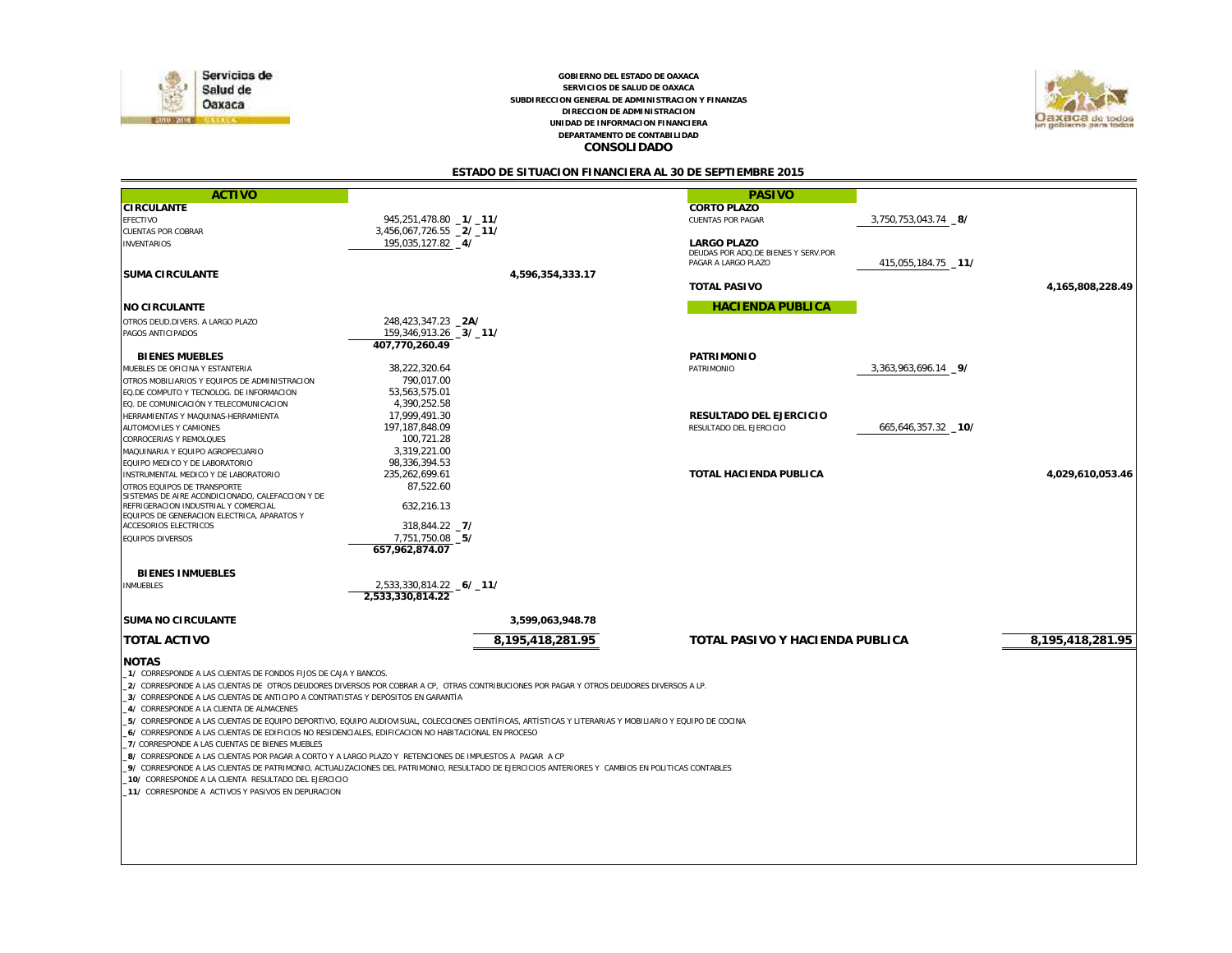

*GOBIERNO DEL ESTADO DE OAXACA SERVICIOS DE SALUD DE OAXACA SUBDIRECCION GENERAL DE ADMINISTRACION Y FINANZAS DIRECCION DE ADMINISTRACION UNIDAD DE INFORMACION FINANCIERA DEPARTAMENTO DE CONTABILIDAD*



#### *CONSOLIDADO*

#### *NOTAS AL ESTADO DE RESULTADOS DEL 01 DE ENERO AL 30 DE SEPTIEMBRE 2015*

| <b>NUMERO</b>  | CONCEPTO                                                         | <b>IMPORTE</b>                       |
|----------------|------------------------------------------------------------------|--------------------------------------|
|                | <b>INGRESOS</b>                                                  |                                      |
| $\mathbf{1}$   | MINISTRACIONES AÑO EN CURSO                                      |                                      |
|                | Transferencias Internas y Asignaciones al Sector Público<br>SUMA | 2,708,674,812.08<br>2,708,674,812.08 |
|                | <b>EGRESOS</b>                                                   |                                      |
| $\overline{2}$ | PRESUPUESTALES                                                   |                                      |
|                | Asignaciones al Sector Público                                   | 2,043,028,454.76                     |
|                | <b>SUMA</b>                                                      | 2,043,028,454.76                     |
|                |                                                                  |                                      |
|                |                                                                  |                                      |
|                |                                                                  |                                      |
|                |                                                                  |                                      |
|                |                                                                  |                                      |
|                |                                                                  |                                      |
|                |                                                                  |                                      |
|                |                                                                  |                                      |
|                |                                                                  |                                      |
|                |                                                                  |                                      |
|                |                                                                  |                                      |
|                |                                                                  |                                      |